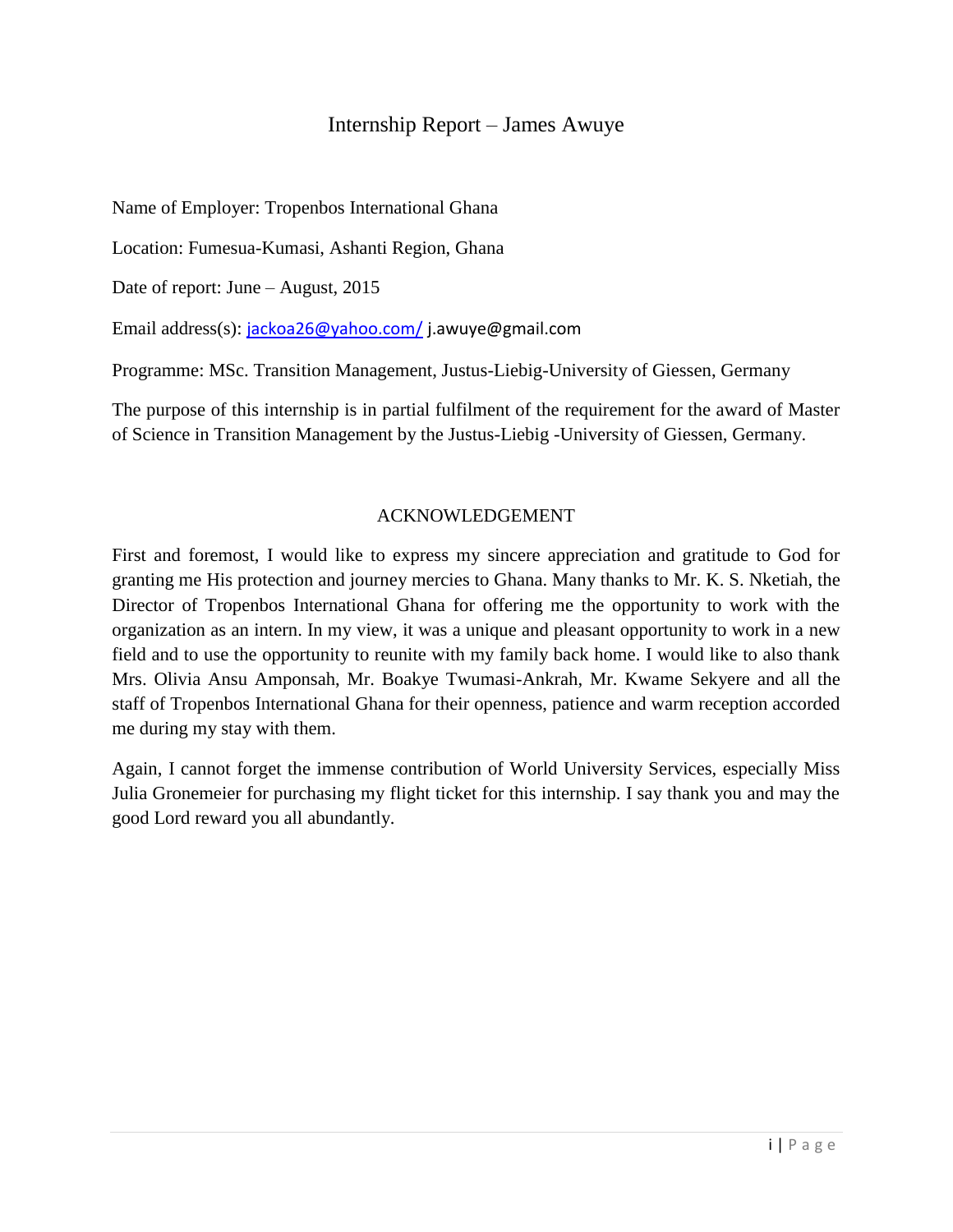# **Table of Contents**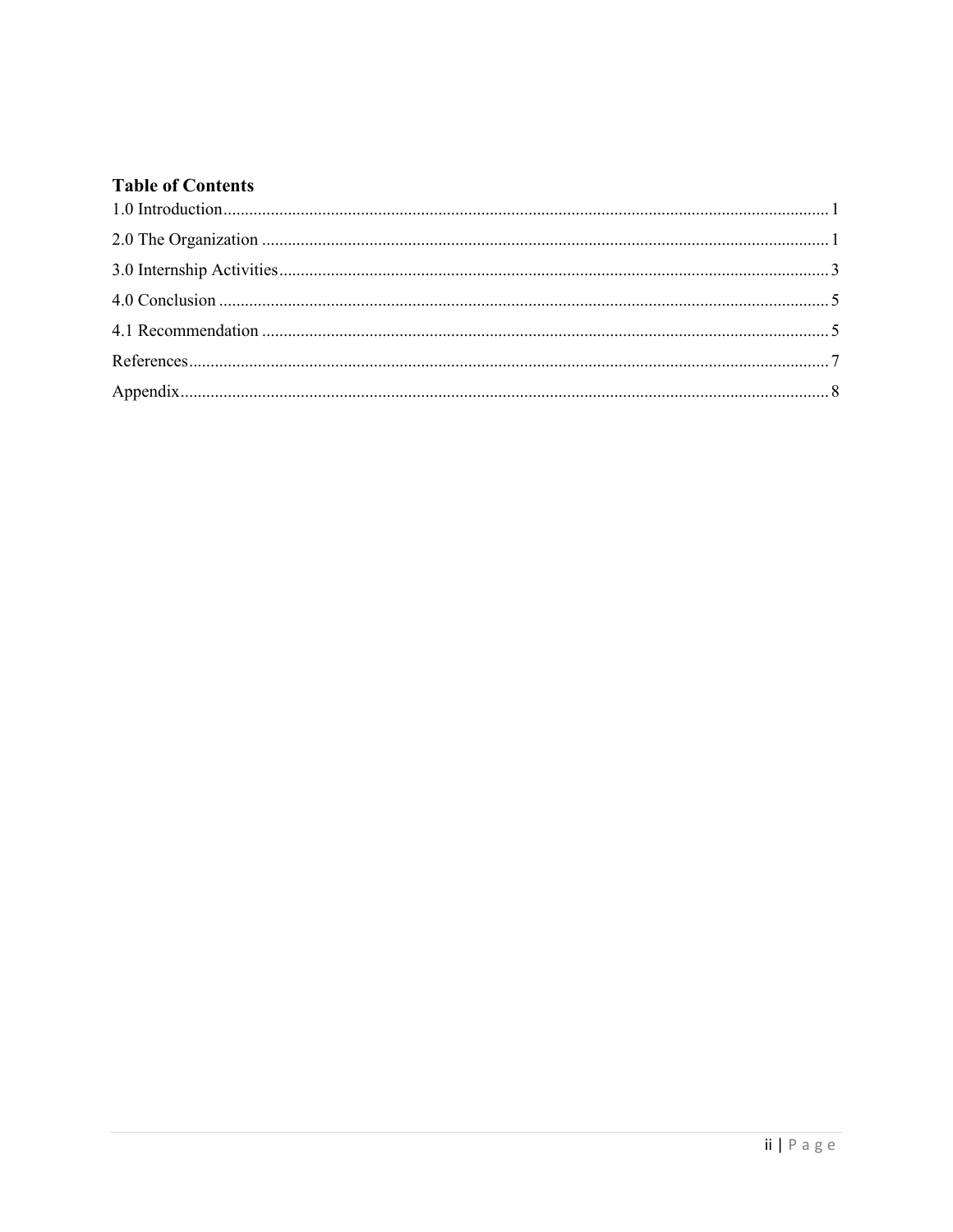### <span id="page-2-0"></span>**1.0 Introduction**

This short report contains the description and activities of the three months internship done as a mandatory component for the award of MSc. in Transition Management. The internship was undertaken with Tropenbos International Ghana from June to August, 2015. As the adage goes" when the last tree dies, the last man dies". The importance of the forest and for that matter trees cannot be under estimated. Despite the benefits derived from the forests, most forests especially in developing countries are being over exploited mostly through illegal means. I have always been interested in issues concerning the environment since my childhood days and that influenced my choice of studies right from the senior secondary level. Based on the desire to contribute to the eradication of depletion of the forest cover, I found a strong linkage with the operations of Tropenbos International Ghana and opted to work with them and improve my knowledge towards achieving that desire. Prior to the commencement of the internship, I requested to be part of the team undertaking the project; "Supporting Intermediaries with Information and Guidance to Comply with the Timber Legality Assurance System and Engage in Advocacy on the Domestic Market Reform". As a result, I set up some personal objectives to achieve during my stay with them. These include;

- To understand the functioning and working conditions of Non-Governmental **Organizations**
- $\triangleright$  To experience working in a professional research environment
- $\triangleright$  To apply my acquired knowledge from the classroom
- $\triangleright$  To measure my strength and weaknesses in the area of research
- $\triangleright$  To improve on the organization of research project (planning, preparations, permissions, etc.)
- $\triangleright$  To build network

The report of the internship includes all programmes and activities I participated in achieving all or part of my stated objectives. It will also include a description and activities of the organization, conclusion and recommendation sections.

### <span id="page-2-1"></span>**2.0 The Organization**

Tropenbos International (TBI) is a Non-Governmental Non-Profit Organization established in 1986 as a Dutch response to the growing concerns about the depletion and deterioration of tropical rain forests globally. In view of this Tropenbos International whose motto is "making knowledge work for forests and people" streamlined its main activities on four key global issues for improving forest management for people, conservation and sustainable development. These issues are (1) productive landscapes, (2) sustainable timber trade, (3) local governance and community management of forests and (4) innovative financing mechanisms. TBI has created a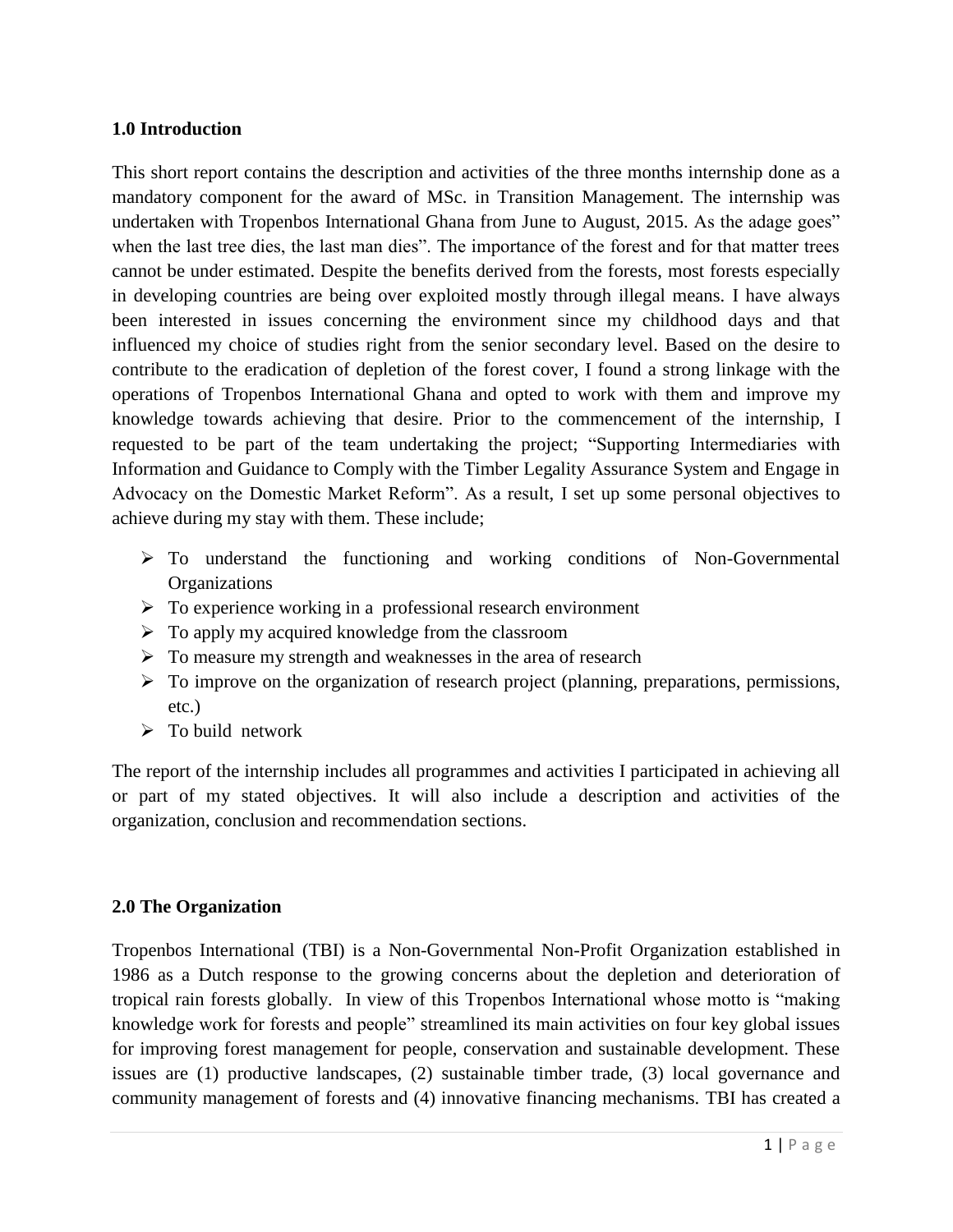forum for discussing issues concerning forest and development of mutual benefits to developing countries and the Netherlands. For improving knowledge and institutional capacity in order to encourage sustainable management of tropical forest resources, TBI extended its operations to a number of developing/tropical countries known as "country programs". Country programs are a key component of TBI's approach. They form the foundation for integrated programs of collaborative research, capacity building and dialogue projects. In each country program, TBI creates networks between researchers, policy makers and practitioners, and between national and international partners. Each program is essential for both national and international agenda and also relevant for comparative analysis of forestry sector issues across a range of situations.

The operations of the organizations are decentralized to deal with specific problems pertaining to the country of jurisdiction in line with the broader objectives of the parent organization. In TBI's vision, tropical forests have critical contributions to make in providing the range of goods and services required by local communities and the people of the world which includes poverty alleviation, provision of ecosystem services and fostering sustainable economic development. TBI engages in partnerships at multiple levels. Within its country programs, partnerships with national forest sector organizations help TBI to develop its research and capacity building agenda and communicate the message while research partners generate relevant information.

### Functions

For partners and stakeholders in partner countries, the Netherlands, the European Union and internationally, TBI fulfil a variety of functions including;

- ❖ Intermediary and knowledge broker
- Needs-oriented developer of knowledge and capacity
- Platform for and facilitator of evidence-based multi-stakeholder dialogue
- $\triangleleft$  Agenda setting and advice
- Fostering critical and reflective thinking
- Networking and linkage for forest actors

In view of this, the Ghana chapter of TBI aims at bridging the gap between forest policy, management and science; providing a forum for discussing forest issues; and carrying out relevant research and training. The objective of the program is that "forestry actors in Ghana deploy sound and adequate information for poverty reduction policies that improve forestdependent livelihoods and increase forest cover and services in rural areas". The organization focuses on the broad theme of forest dependent livelihoods in the High Forest Zone of Ghana, with special emphasis on governance for sustainable forest-related livelihoods.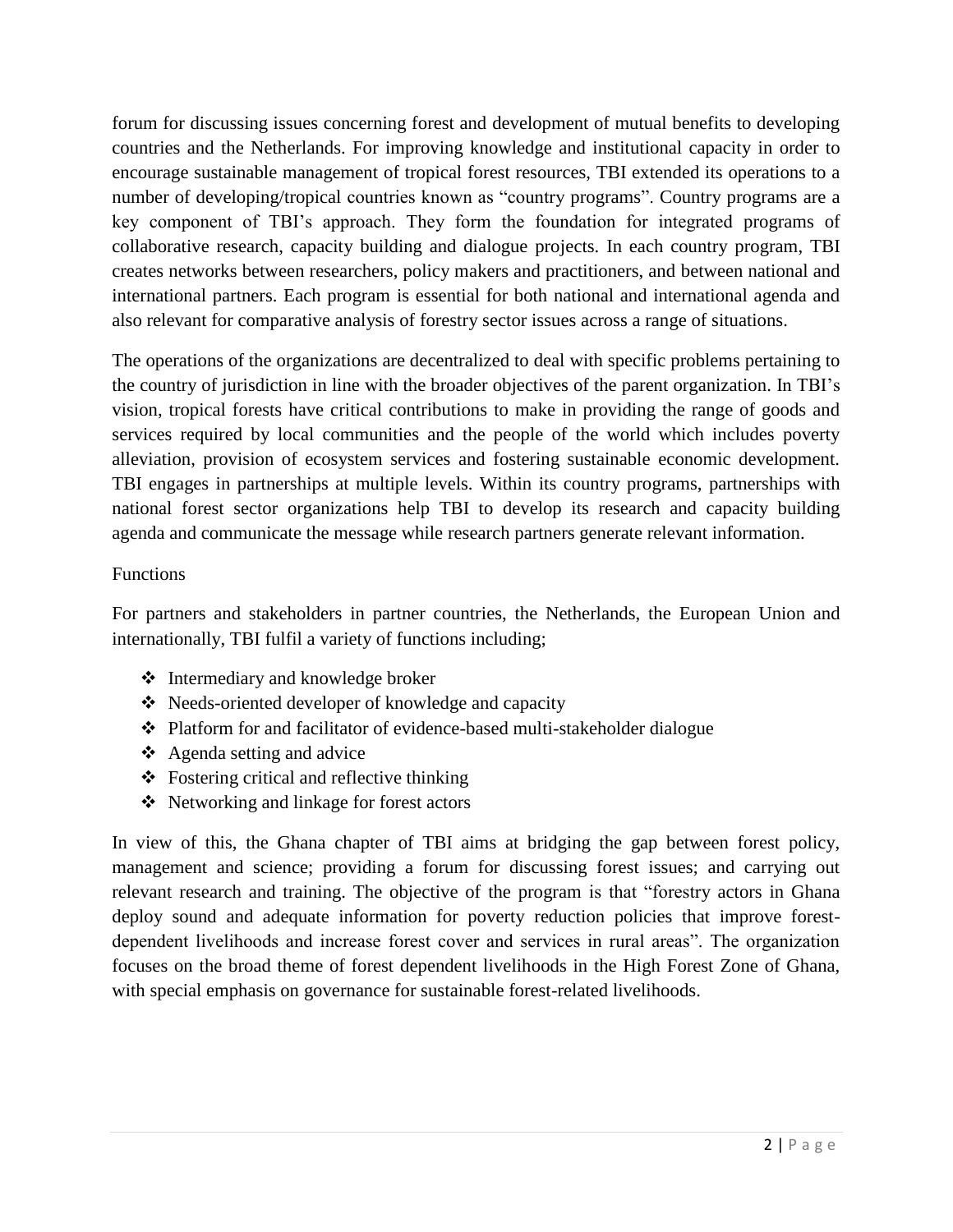### <span id="page-4-0"></span>**3.0 Internship Activities**

## **The Project: "Supporting Intermediaries with Information and Guidance to Comply with the Timber Legality Assurance System and Engage in Advocacy on the Domestic Market Reform**".

In a bid to curb illegal logging and trade in illegally sourced timber products, the EU instituted the Forest, Law, Enforcement, Governance and Trade (FLEGT) Action Plan. This is to regulate the importation of timber and related products to the EU States from timber exporting countries. Ghana is a major exporter of wood products and exports about 60% of her products to the EU market. This subsequently led to the entering of a bilateral Voluntary Partnership Agreement (VPA) between the EU and Ghana in 2009 to ensure trading in only legal timber products both in the domestic and the international markets. The key component of the VPA is the implementation of a Legality Assurance System (LAS). The LAS is expected to monitor, control and verify the management and use of Ghana's forest resources to ensure that only legal timber products are produced, sold and/ or exported from Ghana (*Gyimah, 2012*). According to the National Forestry Forum-Ghana, about 80% of logging is sourced illegally. It is also estimated that 97,000 people's livelihoods are dependent on chainsaw milling activities which provides approximately 84% of the lumber in the domestic market (Bas et'al, 2010).

In order to ensure compliance with the tenets of the VPA, TBI Ghana began this project in 2013 to educate Small and Medium Forest Enterprises especially in the domestic timber industry and Civil Society Organizations on the Timber Legality Assurance System (TLAS) compliance. Participants at the various sensitization workshops organized nationwide were mainly members of the various associations within the timber industry. These include Domestic Lumber Traders Association; Ghana Timber Association (GTA), Ghana Timber Millers Organization (GTMO), Furniture and Woodworkers Association of Ghana (FAWAG), Woodworkers Association of Ghana (WAG), Ghana Carpenters Association, Artisanal Millers Groups (ATM), as well as a few people from Civil Society Organizations.

Basically, my internship was exclusively focused on the TLAS project. The project is being undertaken nationwide and is funded largely by the European Union. The approach to achieve the set objectives for this project is through education about the VPA particularly to the SMFEs whose main source of livelihood is dependent on the forest resources and supply wood/ timber mainly to the domestic market. In order to achieve accurate results and disseminating information easier and faster, the country is divided into two zones, namely the Northern Zone comprising Ashanti, Brong Ahafo, Northern, Upper East and West Regions and the Southern Zone made up of Greater Accra, Central, Eastern, Western and Volta Regions of Ghana. TBI has also adopted the trainer of trainers' strategy whereby some members of the various groups or associations are trained (known as Peer Guidance Team (PGT's)) for onward training of their members to transfer the information to the larger society. These PGT's receive both technical and financial support from TBI Ghana for their activities. I participated in the workshops that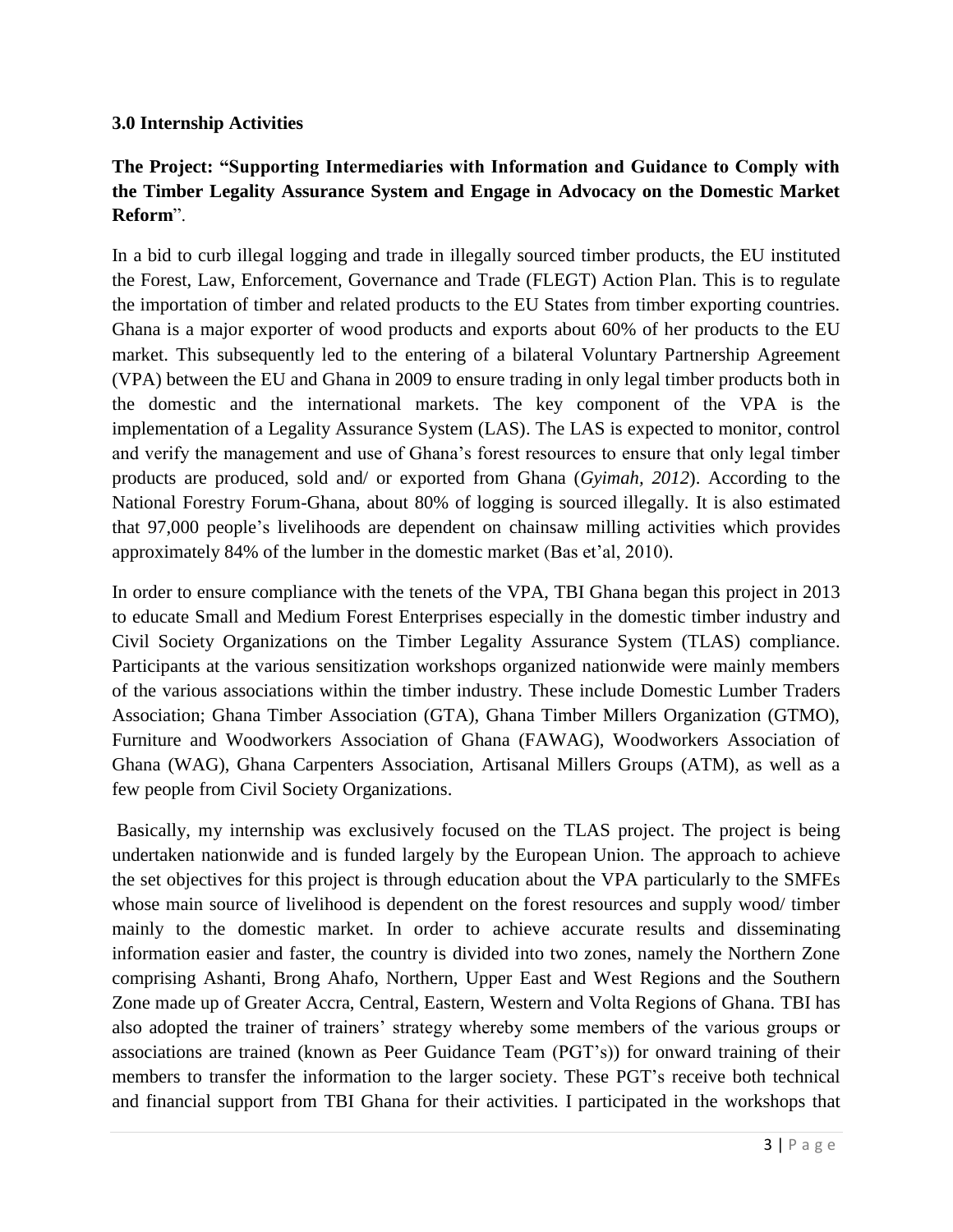were organized to educate a section of the SMFEs in some parts of the country due to the large target area. I took part in most educational campaigns held in the Northern Zone specifically in Tamale, Yendi, Bolgatanga, Wa as well as distribution of training manuals to the PGTs for similar workshops in Dormaa Ahenkro and Techiman. I participated in another PGT-led training programme held in Takoradi in the Southern Zone. As part of the routine programme of the organization, regular seminars are organized and I had the opportunity to attend a seminar on stakeholder analysis organized by TBI Ghana. I also participated in the launching of the training/ educational manual for the SMFEs on sourcing wood legally and TLAS compliance. Since all the workshops organized for these stakeholders were on the same theme which was replicated in other regions, it is imperative therefore to explain one. In all the sensitizations workshops organized, there were three presentations each covering background to the VPA, legal sourcing of wood and the LAS. Participants were taught about the FLEGT/VPA which has been elaborated above and the long term benefits and effect on the economy as well as the environment. These include sustainable management of our forest resources and increasing our exports drive to earn more foreign exchange by adopting the right approach to harvest timber. Through the VPA, illegally sourced timber cannot enter the EU market and even if the laws are strictly enforced now in the domestic market as well.

Again, on legal sourcing of wood, participants were made to understand that trees will definitely be harvested for various purposes including their businesses but the right procedure to acquire the harvesting right is of key concern. The laws of Ghana allow three types of felling permits which are Timber Utilization Contract (TUC), Salvage Permit and Timber Utilization Permit (TUP) and participants should apply for the appropriate permit in consonance with the law to keep them in business. It was emphasized that the TUP is only for community activities and not for commercial purposes. Depending on the intent and conditions that the stakeholders find, permission could be granted under one or more of the felling permits mentioned. For instance, salvage permit can be granted when there is the need to clear trees for developmental projects such as constructing road networks, human settlements, building schools; hospitals etc. are to take place. In this case, the stakeholders can apply for the permit to harvest those affected trees.

TLAS is an essential component in implementing the VPA and participants were educated on that. The implementation of the TLAS is adhering to the legal requirements agreed in the VPA. Ghana as a country has her own laws concerning timber. For example The Timber Resources Regulation, 2012 (L.I. 2184) makes it mandatory to adhere to the TLAS. Implementing the TLAS means, certain laydown procedures must be strictly followed to produce legal timber for the market. The VPA seeks to assist the country to enforce these laws. The key elements of the TLAS include Wood Tracking System, Verification of Compliance, and Independent Audit of the LAS and the issuance of FLEGT License (i.e where product is meant for the EU market). Participants were given the chance to air their concerns, suggestions and ask further questions for clarity. Throughout my encounter with the participants at the various workshops, one initial perception that kept running through was that the VPA is an imposition on the Government of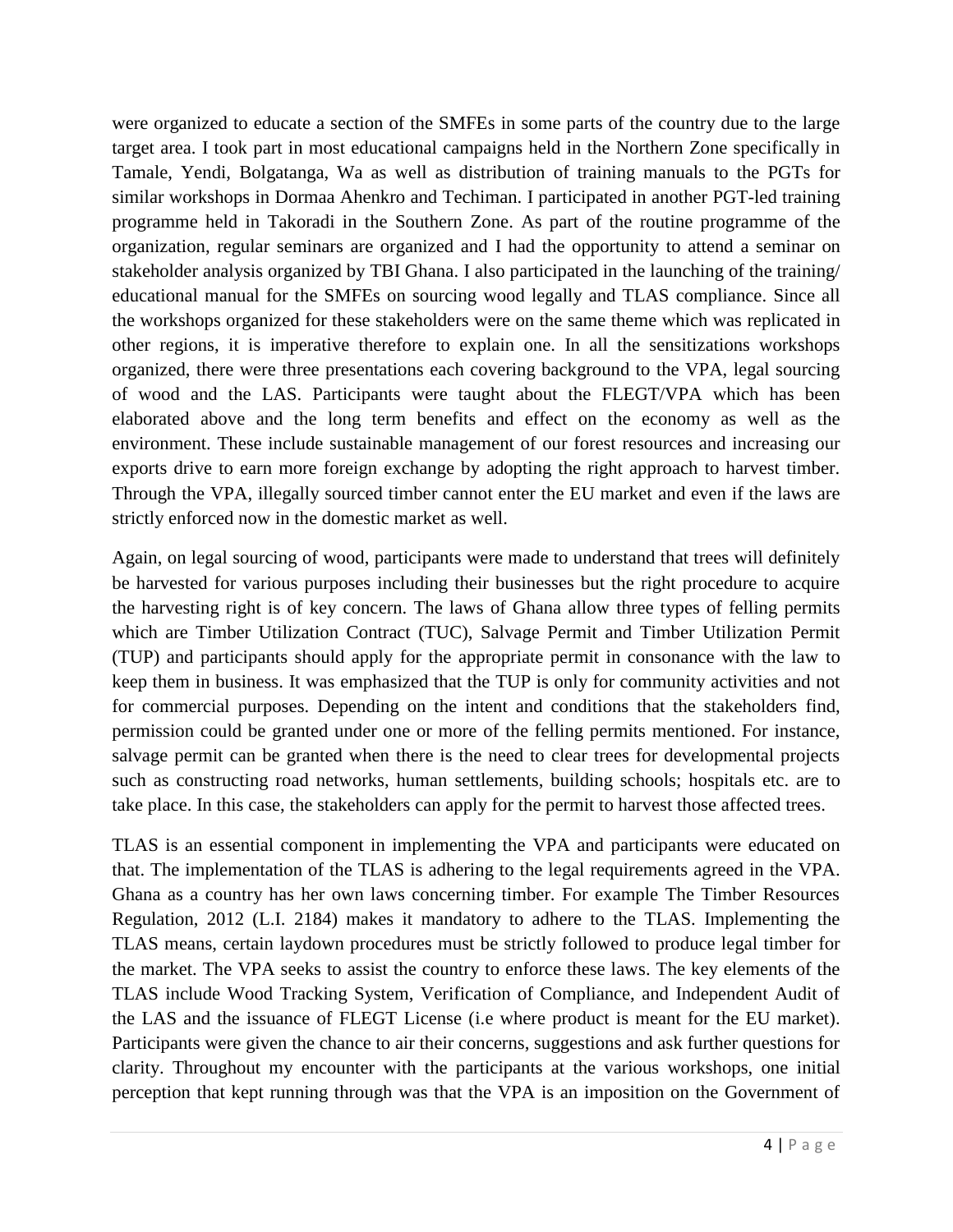Ghana by the EU to deprive her citizens of their livelihoods. It is an undeniable fact that most of them have lived on this "illegal business" for more than decades and trying to regulate their operations now is like a bitter pill to swallow. Fortunately, such erroneous impressions were debunked by the PGT and the TBI Ghana project team in a matured way. Some of the participants agreed that the VPA is a nice idea to promote sustainable forest management but had issues with alternative sources of livelihood since according to them if the laws are implemented to the latter, majority of them will be jobless unless the Government finds alternative sources of livelihoods for them and reduces the bureaucracy in the granting of the felling permits. In ensuring compliance with the FLEGT/VPA, I believe these concerns by the stakeholders should be given the needed attention to achieve the set objectives.

## <span id="page-6-0"></span>**4.0 Conclusion**

Working as an intern with TBI Ghana was really an eye opener since it was the first time of working outside the teaching field. Even though educating people is not new to me, educating people who are not obliged to accept your information which goes contrary to their expectations is challenging. It offered me the opportunity to understand and study the operations of a viable NGO like TBI. Though not all the personal objectives set for myself were fully met, I take consolation from the fact that this internship helped me to assess my strengths and weaknesses and to work more on my weakness and improve upon my strengths. At least I can confidently bost of knowledge gained on FLEGT/VPA through my association with TBI Ghana which I had no idea previously.

## <span id="page-6-1"></span>**4.1 Recommendation**

Considering my personal experience both on and off the field gives me the desire to commend TBI Ghana for the good work done. As prevalent in most non- governmental organizations, TBI Ghana also relies on donor support for its operations and would therefore recommend them to other benevolent organizations, institutions and private companies to support them financially to continue to research and educate people about the need for sustainable management of our environment. Finally, I am in total support for the trainer of trainers strategy included in their methodology in disseminating information to the SMFEs but I would like to humbly appeal to the management to consider these observations to improve on their educational campaign now and in the future.

The PGT who organizes workshops for their members on behalf of TBI should be mindful of their time and preparations in organizing workshops. This helps to curb the situation of rescheduling meeting at the last hour at the expense of the organization thereby saving the coffers of TBI Ghana. This was the case in Bolgatanga where the PGT could have continued the journey to Navrongo for the workshop but had to reschedule the date due to organizational lapses. The resource person had to embark on the journey again from Kumasi the following week.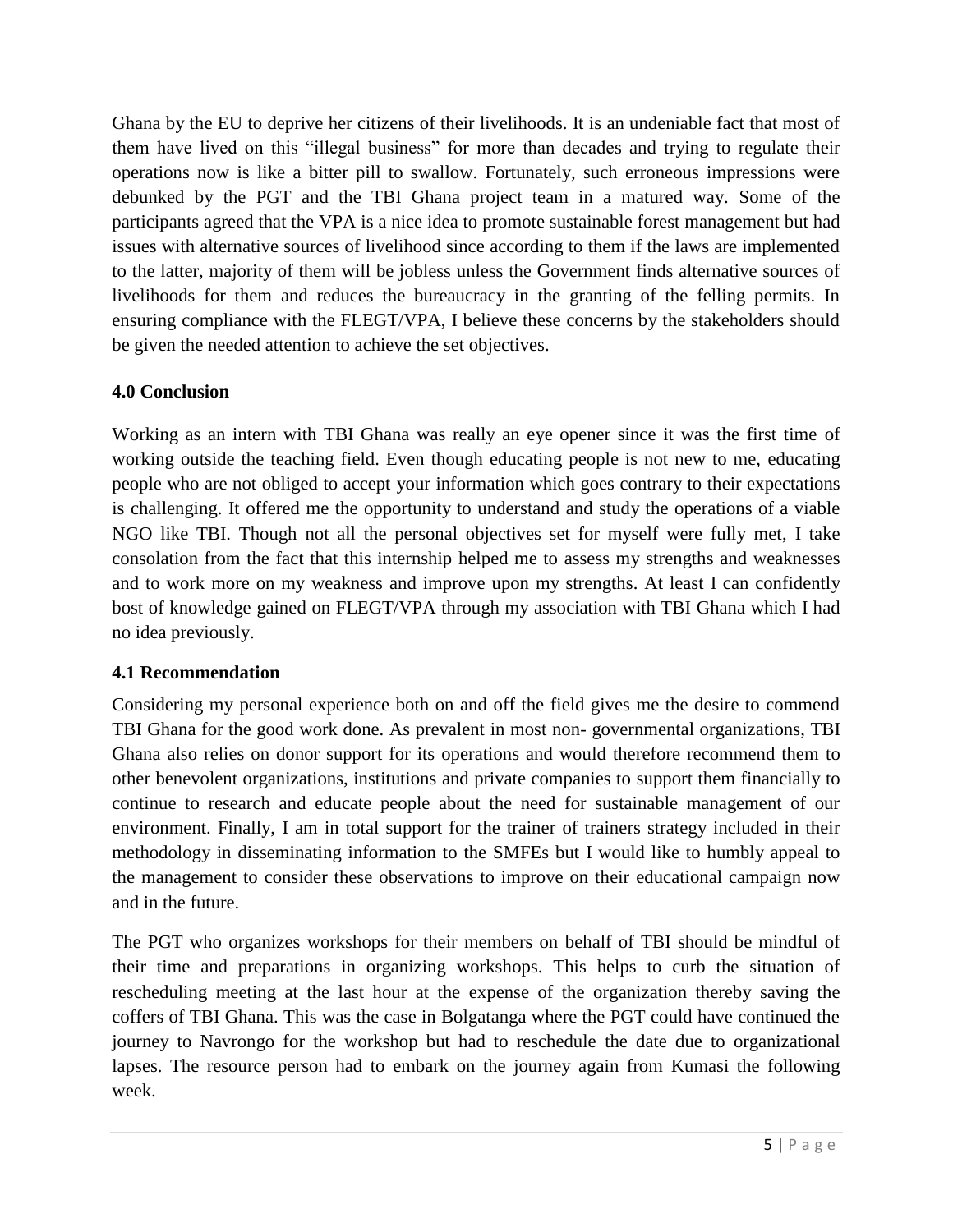**Solution:** The PGT should not be given 100% "autonomy" in organizing workshops but rather team up with the project coordinators from TBI Ghana. That could avert this situation since programmes organized by the project coordinators proved more successful compared to that of the PGT's.

Again, the essence of this TLAS project is to disseminate information to the grass-roots stakeholders who have direct impact on our forest resources. In this vein, targeting the right people in the industry will help achieve the purpose of the project. I observed that we had the highest "stakeholders" at the Yendi workshop in the Northern Region but surprisingly, some of them did not even know the associations they belong to and one mentioned a profession outside the targeted professions. To me, the "large alien" turnout is not a sign of a successful organization but the right "few" people would have made the impact TBI Ghana aspires to achieve.

**Solution:** Information should be sent to the various associations on time and again the project coordinators should not be left out.

<span id="page-7-0"></span>Last but not the least; I would like to also commend and thank the drivers of TBI Ghana for their safety precautions exhibited on the road throughout my trips with them.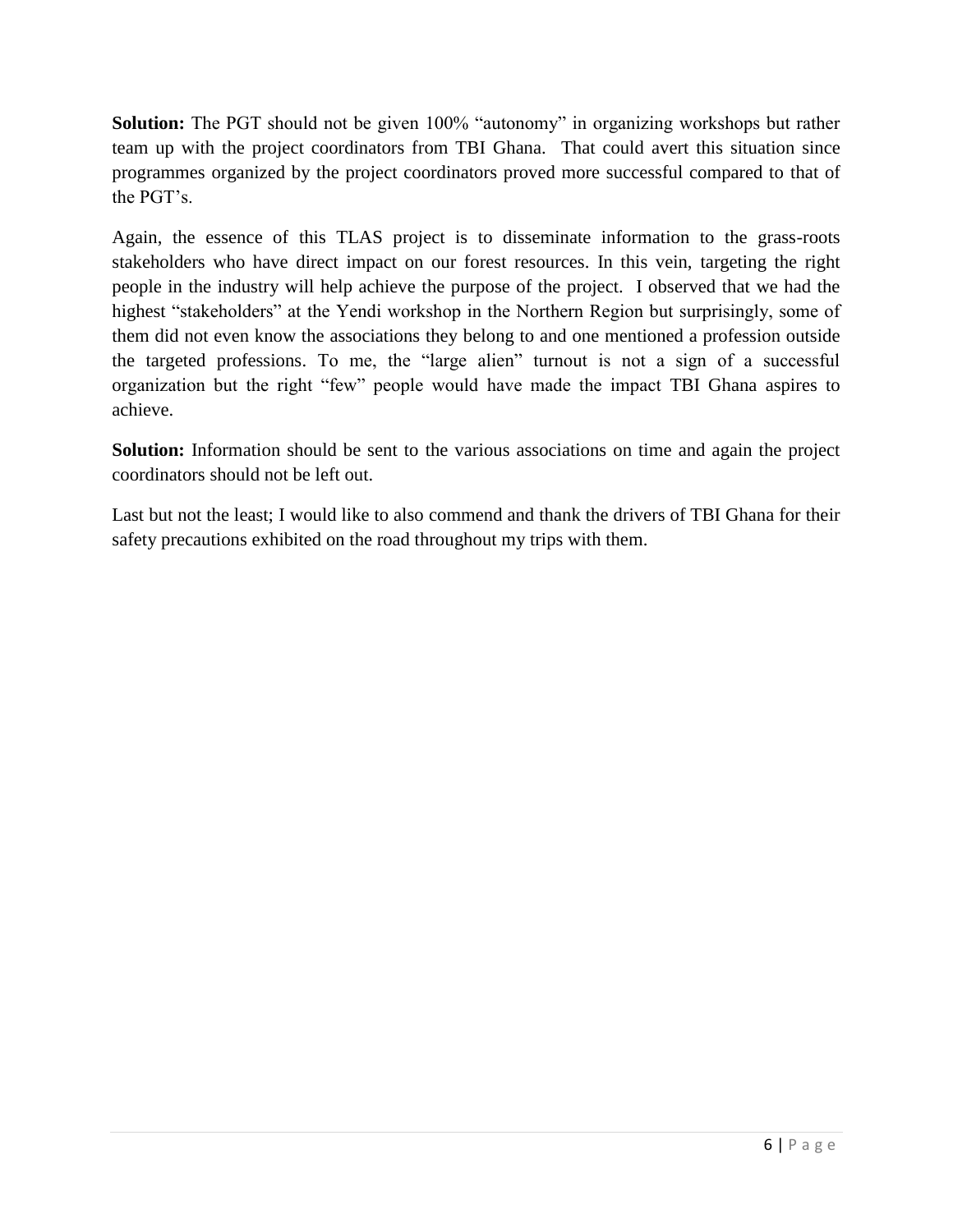### **References**

[http://www.tropenbos.org/about\\_us](http://www.tropenbos.org/about_us) [Accessed on 3/05/2015]

German Forests, Nature and economic factor

[http://www.bmel.de/SharedDocs/Downloads/EN/Publications/GermanForests.pdf?\\_\\_blob=publicationFil](http://www.bmel.de/SharedDocs/Downloads/EN/Publications/GermanForests.pdf?__blob=publicationFile) [e](http://www.bmel.de/SharedDocs/Downloads/EN/Publications/GermanForests.pdf?__blob=publicationFile) [Accessed on 3/05/2015]

Forests in the ECE Region, Trends and Challenges in Achieving the Global Objectives on Forests

<http://www.unece.org/fileadmin/DAM/timber/publications/forests-in-the-ece-region.pdf>

[Accessed on 03/05/2015]

FAO & JRC. 2012. Global forest land-use change 1990–2005, by Erik et al. FAO Forestry Paper No. 169. Food and Agriculture Organization of the United Nations and European Commission Joint Research Centre. Rome, FAO.<http://www.fao.org/docrep/017/i3110e/i3110e.pdf>

[Accessed on 03/05/2015]

FAO 2010. Global Forest Resources Assessment 2010, Main Report. FAO Forestry Paper 163. Rome, Italy <http://www.fao.org/docrep/013/i1757e/i1757e.pdf>

[Accessed on 03/05/2015]

Global Forest Resources Assessment 2010, Key findings

<http://foris.fao.org/static/data/fra2010/KeyFindings-en.pdf> [Accessed on 03/05/2015]

FAO. 2010. Global Forest Resources Assessment 2010 country report Ghana FRA2010/077 Rome, 2010. <http://www.fao.org/docrep/013/al513E/al513E.pdf> [Accessed on 03/05/2015]

David Kpelle () Contribution of the Forestry Sector to Socio-economic Development Ghana's experiencing reporting, data collection & challenges

[http://www.un.org/esa/forests/pdf/session\\_documents/unff10/sideevents/Ghana.pdf](http://www.un.org/esa/forests/pdf/session_documents/unff10/sideevents/Ghana.pdf)

Accessed on 03/05/2015

Tropenbos International Ghana (2015). Understanding the Timber Legality Assurance System in Ghana. Tropenbos International Ghana, Kumasi, Ghana. 25pp

Tropenbos International Ghana (2015). Understanding the Timber Legality Assurance System in Ghana. Tropenbos International Ghana, Kumasi, Ghana, 17pp

Wiersum, Freerk and Van Oijen, Danielle. 2010. Implementing FLEGT: Impacts on local people. Wageningen, the Netherlands: Wageningen University and Research Center, 20pp

"Illegal or Incompatible?" Project team. 2010. Social safeguards in the Ghana-EU Voluntary Partnership Agreement (VPA). Triggering improved forest governance or an afterthought? Wageningen, the Netherlands: Wageningen University and Research Centre, 10 pp.

R. Gyimah, 2012: In search of a workable Wood Tracking System for Ghana's FLEGT/VPA: Informed lessons from a pilot project. - Compendium on experiences from Voluntary Partnership Agreement (VPA) process in Central and West African Countries.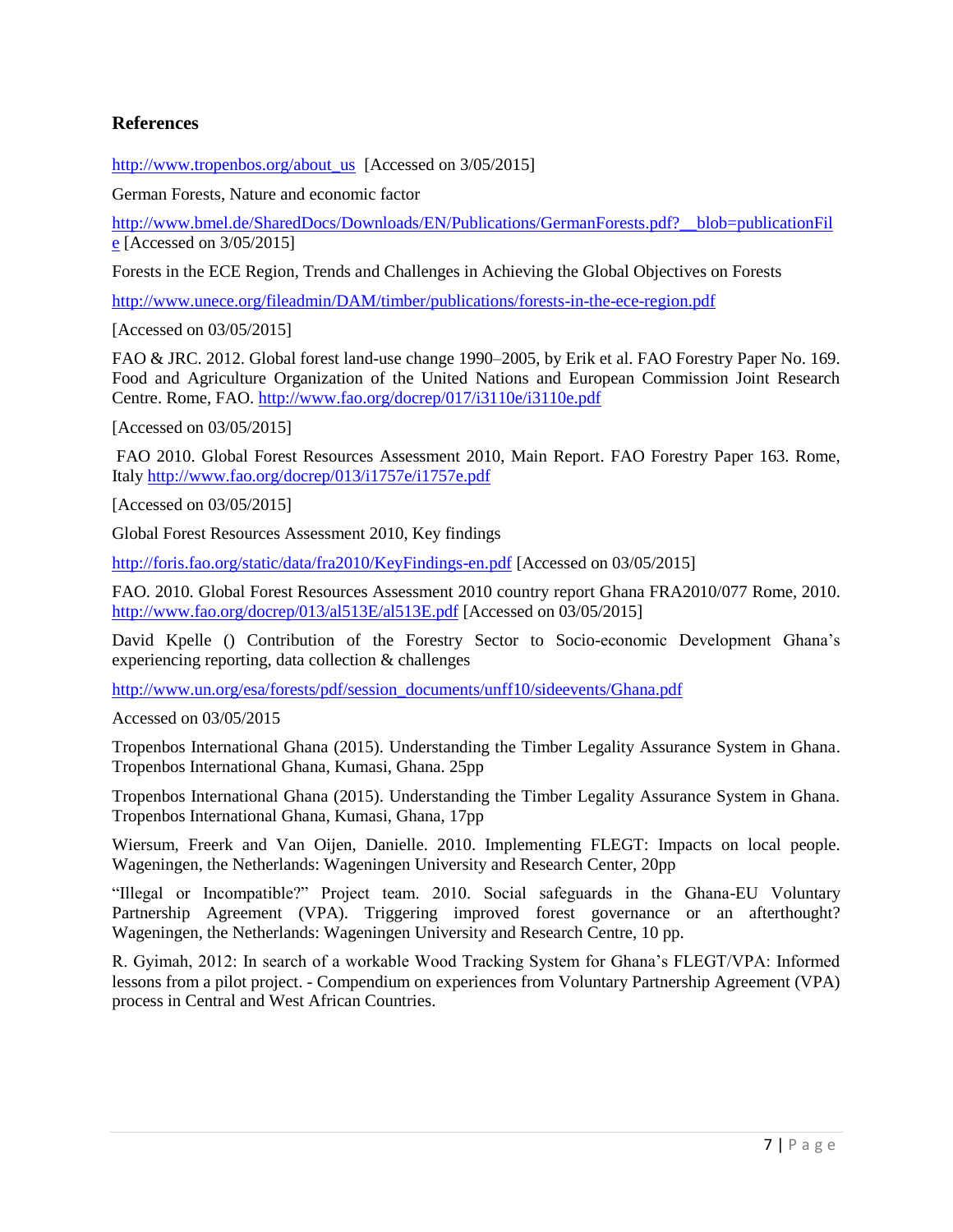### <span id="page-9-0"></span>**Appendix**

#### **Report on Timber Legality Assurance System (TLAS) book launch at NODA Hotel, Fumesua-Kumasi on the 17th June, 2015.**

In their quest to disseminate information about Timber Legality Assurance System /Voluntary Partnership Agreement (TLAS/VPA) to the grassroots, Tropenbos International Ghana has developed manuals to educate stakeholders. This programme was organized to formerly launch these books which will serve as a guide for compliance with Timber Legality Assurance System. The programme started at 10:58 am with an open prayer. Dignitaries and participants were formally introduced. This was followed by the introduction of the chairman for the occasion, Prof. Frimpong and his acceptance speech to superintend over the programme.

In his welcoming address, the Programme Director of Tropenbos International Ghana (TBI Ghana), Mr. S. K. Nketiah spoke briefly about the Forestry sub-sector and his outfit's contribution towards sustainable forest management. He pleaded for attention to the Small and Medium Forest Enterprises (SMFE's) which employ significant number of people within the forestry sub-sector. According to him the Timber Legality Assurance System (TLAS) project is in line with the mission of TBI Ghana and expressed his appreciation to the European Union, Government of Ghana, Faculty of Renewable Natural Resources of Kwame Nkrumah University of Science and Technology, Forestry Commission and other local and international partners for their immense contribution in helping Tropenbos International Ghana achieve its mission. He therefore advised stakeholders within the industry to embrace TLAS since it has come to stay.

On his part, the representative of the European Union Delegation to Ghana, major donors of the project indicated that LAS was the core reason the European Union entered the bilateral Voluntary Partnership Agreement with Ghana in order to trade in timber from only legal source. He revealed that the EU has since 2013 funded 5 Forest Law Enforcement Governance and Trade/Voluntary Partnership Agreement (FLEGT/VPA) related projects in Ghana alone including the TLAS project and contributed to the Food and Agriculture Organization (FAO) to undertake other Forest Law Enforcement Governance and Trade/Voluntary Partnership Agreement (FLEGT/VPA) projects in Ghana totaling over 3 million Euros.

A representative from the Forestry Commission (FC), Mr. Zormelo, commended Tropenbos International Ghana for the strides made so far and indicated that the Forestry Commission is gearing more attention to the domestic market now to ensure that Legality Assurance Scheme succeeds. He elaborated on the benefits of sustainable forest management and stressed that the survival of our forest depends on the contributions and efforts of every citizen.

The project coordinator of Timber Legality Assurance System (TLAS), Mr. Boakye gave an overview of the project and briefed participants about the progress and level of achievements for the two (2) years project which began in 2013. He indicated the project is being carried out nationwide and has employed trainer of trainers' strategy to get to the wider target audience about TLAS. Tropenbos International Ghana assists these trainers with the needed supports both technical and financial to achieve the broader objectives of the project by complying with TLAS.